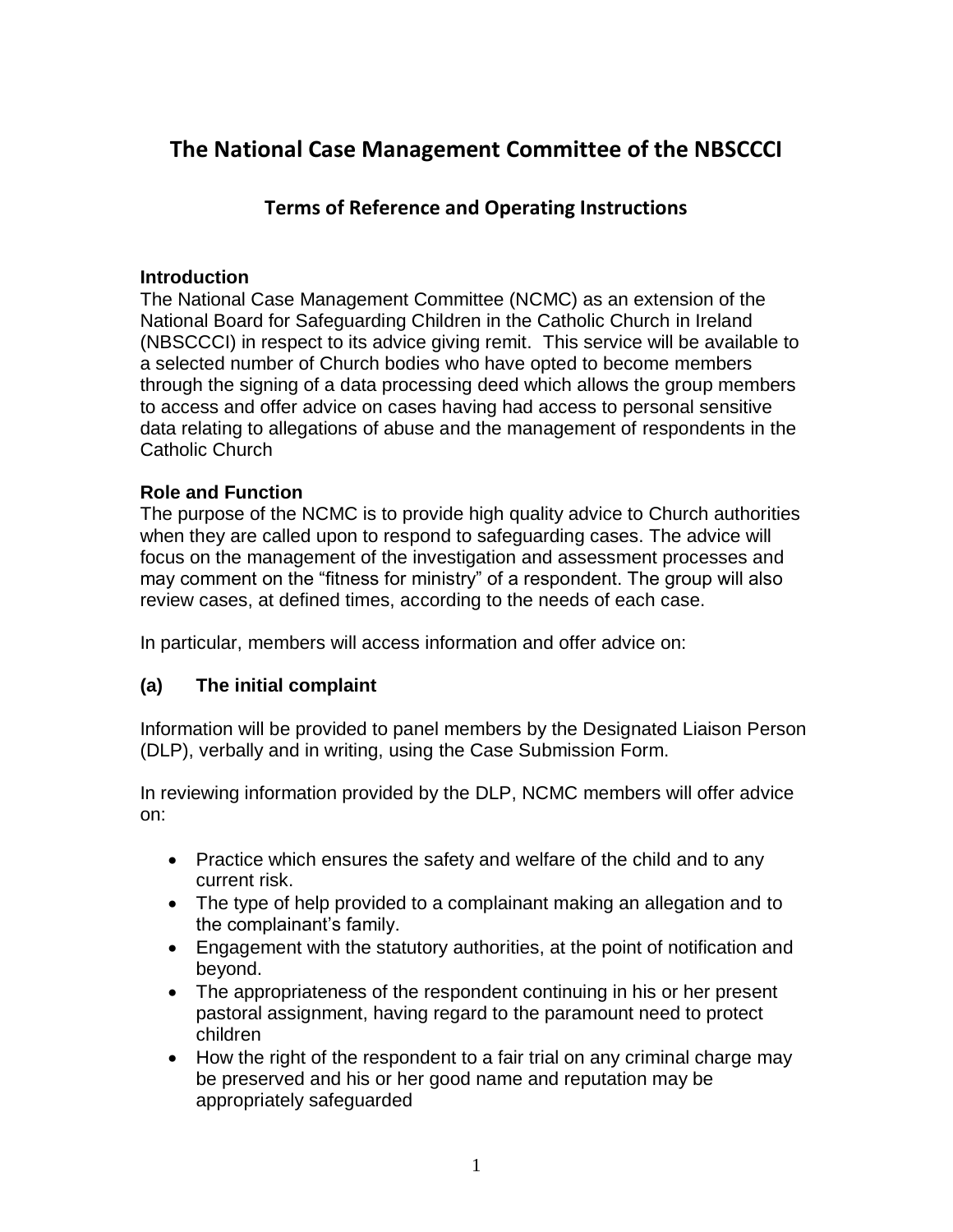- Whether a specialist risk assessment of the respondent should be sought
- The needs of a parish or other community in which the respondent has served
- The needs of the wider community, including the appropriateness and timing of any public statement
- Appropriate timeframes for action

The advice will be provided verbally to the Church authority and DLP at the end of the meeting. It will also be communicated in writing to the Church authority with contextual information as to how the information was considered and the rationale behind the advice.

## **(b) Fitness for ministry**

The task of taking action in relation to the ministry of clerics and religious against whom allegations of child abuse have been made, is one of the most challenging situations that confront Church authorities. The initial action following receipt of the allegation has been dealt with in the preceding section. However, longer term, decisions must also be made in relation to the fitness for ministry of the respondent. Not all allegations referred to the Statutory authorities will result in further action by them. When no action is to be taken by the statutory child protection authorities, decisions will still have to be made about the credibility of the allegations, assessment of risk and the future ministry of the respondent. It is therefore proposed that the NCMC should incorporate the remit of the "Professional Practice Committee" that had previously been planned in the guidance entitled "Our Children, Our Church." It will take on the role of offering advice to the Ordinary on the assessment for fitness to minister.

This means that the members should:

- Review all information relating to the allegation
- Scrutinise any information received from the statutory investigating agencies
- Obtain and review information from the designated person, who is responsible for conducting the church investigation
- Consider any independent reports, e.g. risk assessments

The information obtained from the above sources should enable the National Case Management Committee to offer good safeguarding advice on whether there are any concerns regarding the fitness of the respondent to continue in any capacity in church ministry.

## **(c) Management of risk**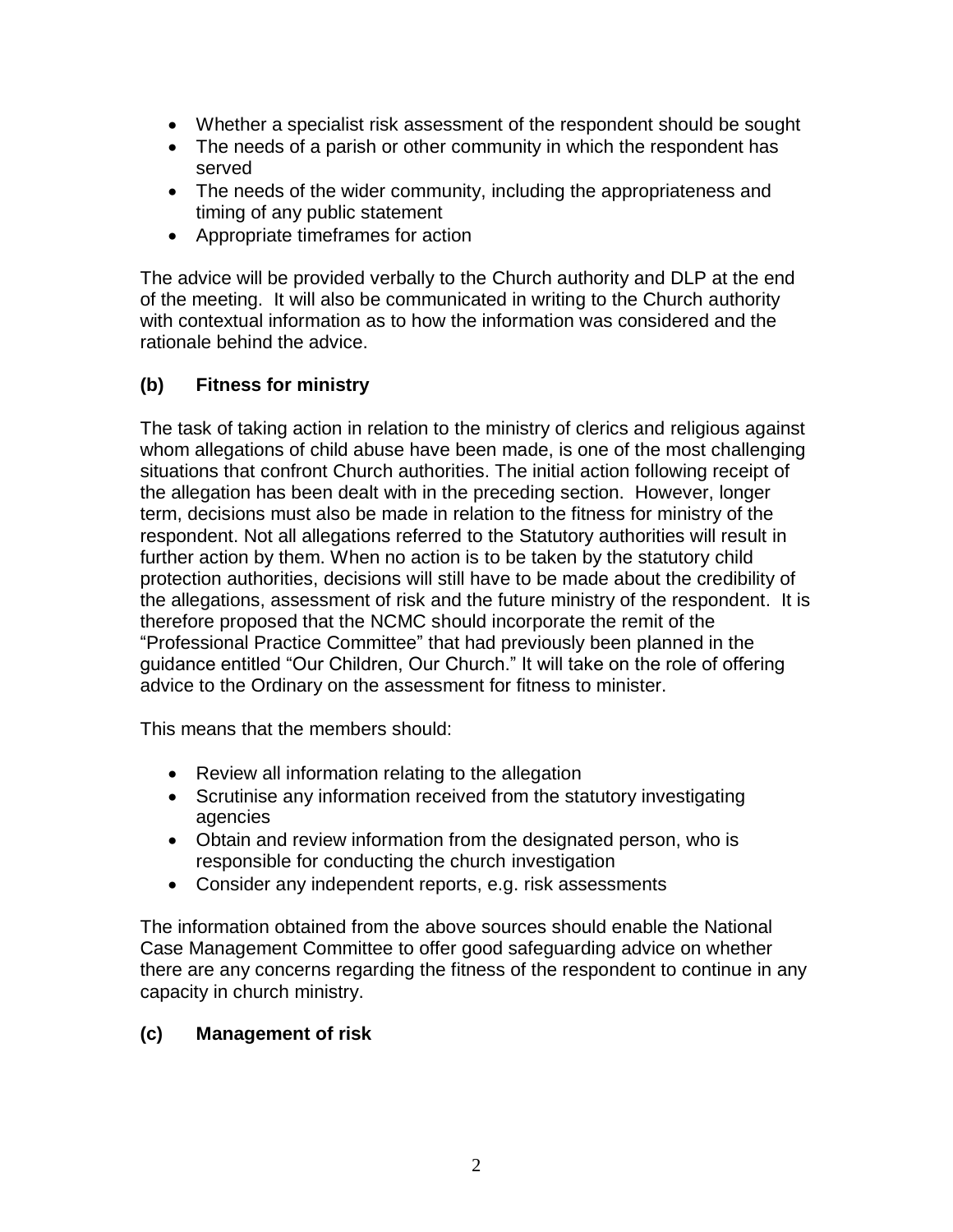The final function of the National Case Management Committee is to support the Church authority in managing people against whom credible allegations have been received, so that they do not present any risk to children.

It is the statutory authorities that are responsible for managing risk and their advice should always be sought. However, many of the respondents within the Church are not convicted in the criminal courts and the responsibility for their management rests with the Church authority.

It is important that those accused of a credible allegation of child abuse are restricted in their ministry, and are supervised in order to reduce the likelihood of re-offending. Some of these respondents may be under the supervision of the statutory authorities, and therefore any management plan needs to take place in consultation with the statutory authorities. For others, the Church authority must take responsibility for putting in place a contract which sets out a range of living and behavioural conditions. The National Case Management Committee can play a key role in developing and overseeing such a management plan by:

- Recommending restrictions
- Assisting with the development of a contract of behaviour/covenant of care which includes living arrangements, support, restrictions etc.
- Reviewing the contract/ supervision plan on a regular basis

#### **Record Keeping**

The NCMC meetings which will precede the case discussions will be minuted and notes of general business circulated to all members. A master copy of these minutes will be stored in the office of the NBSCCCI.

Case specific information will be recorded on a Case Discussion Form. This information will contain a summary of the discussion, advice and rationale for the advice. This will be signed by the chair of the meeting and a copy forwarded to the relevant Church authority. A copy of this record, along with the information provided by the DLP contained in Case Submission Form, will be securely stored in the Office of the NBSCCCI. Members will have sight of these completed forms but will not retain a copy.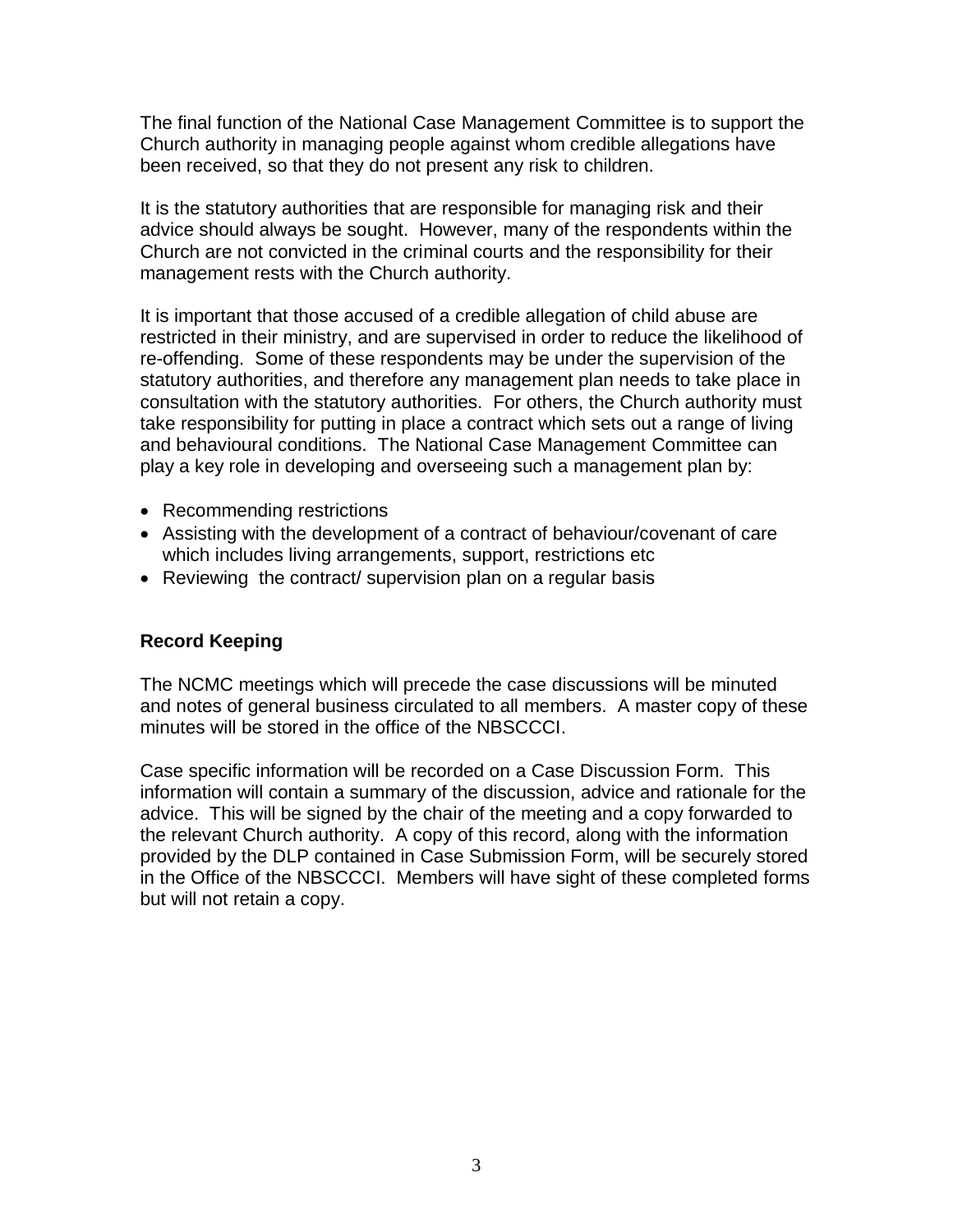## **Membership and Terms of Engagement**

Group members are selected for their knowledge, expertise and experience working in a particular field, relevant to safeguarding children. The knowledge/skill set includes: canon law; civil law; working with victims of abuse; assessment and management of those who present a risk; working with children in the child protection system. The NCMC is chaired by an independent retired high court judge and includes the CEO and Director of Safeguarding of the NBSCCCI. To avoid any potential conflicts of interest and to maintain objectivity and impartiality in its advice giving function, where an established case has already received advice from any member, the member is expected to declare their interest. That member may then be excused from participating in the discussions of the case at the NCMC. However, they will be available to the members of the NCMC who may wish to speak to them regarding their involvement in the case.

Members will become short-term employees of NBSCCCI, and therefore be covered by professional indemnity insurance through the Board, as we seek to be held accountable for the advice given. The members will adhere to current Church policy as set out in "**Safeguarding Children: Policy and Standards for the Catholic Church in Ireland 2016**" and will be subject to independent oversight after the first year of operation. The NCMC will adopt and comply with the NBSCCCI data protection policy.

All members will be required to sign an agreement to confidentiality. They will also be required to sign a declaration form stating that they have no convictions, pending prosecutions or been subject to disciplinary proceedings due to inappropriate behaviour towards a child.

#### **Frequency and Administration of Meetings**

Meetings will be convened on a monthly basis by the NBSCCCI. All members are expected to attend all scheduled meetings. The quorum for a meeting will be the chair plus four others. If the canonist is not available, his advice should be sought by the chair and shared with the meeting.

All business will be conducted at the scheduled meetings. If cases arise at other times, this will be initially notified to NBSCCCI who will hold a teleconference to agree advice and feed this back verbally and in writing to the Church authority.

These cases will then be carried forward for a fuller discussion/feedback at the next available meeting.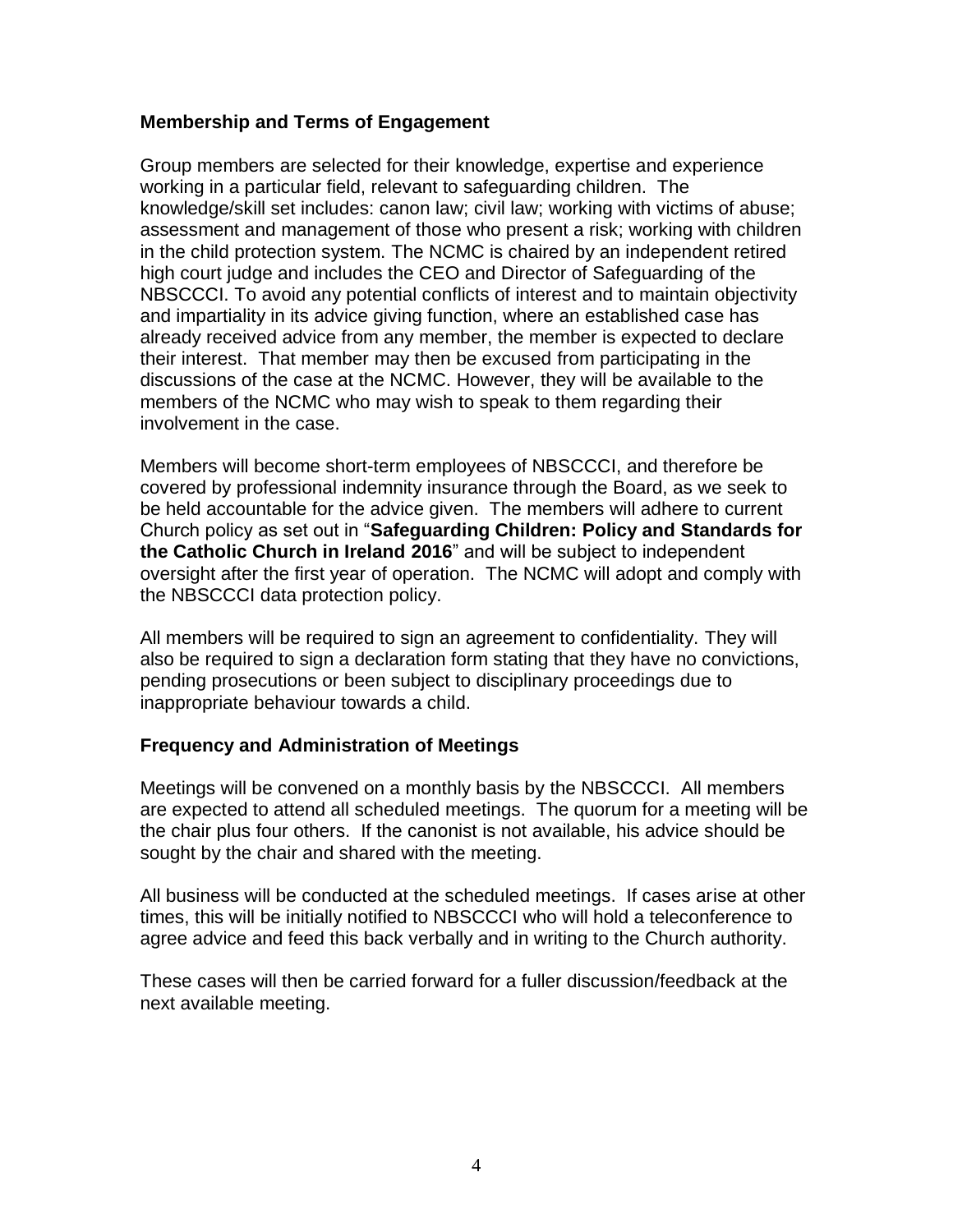### **Participating Church Bodies**

Participating Church authorities will be invited to confirm their interest in writing and will enter into a legal deed to allow the members, as employees of the NBSCCI, to access full information about the allegation and subsequent investigations; as well as details about the respondent, without that information being redacted. The legal deed has the effect of nominating the NBSCCCI as a data processor.

The DLP of the participating Church body will notify the administrator at NBSCCCI that they have a case for discussion and will submit in writing and in person the details of the case using the Case Submission Form.

The Church authority will attend the part of the meeting when their case(s) are being discussed, but will be asked to leave to allow for an independent discussion and return to receive the advice.

When advice is given in writing to the Church authority, he or she will be asked to confirm that they have accepted the advice or provide reasons for not doing so.